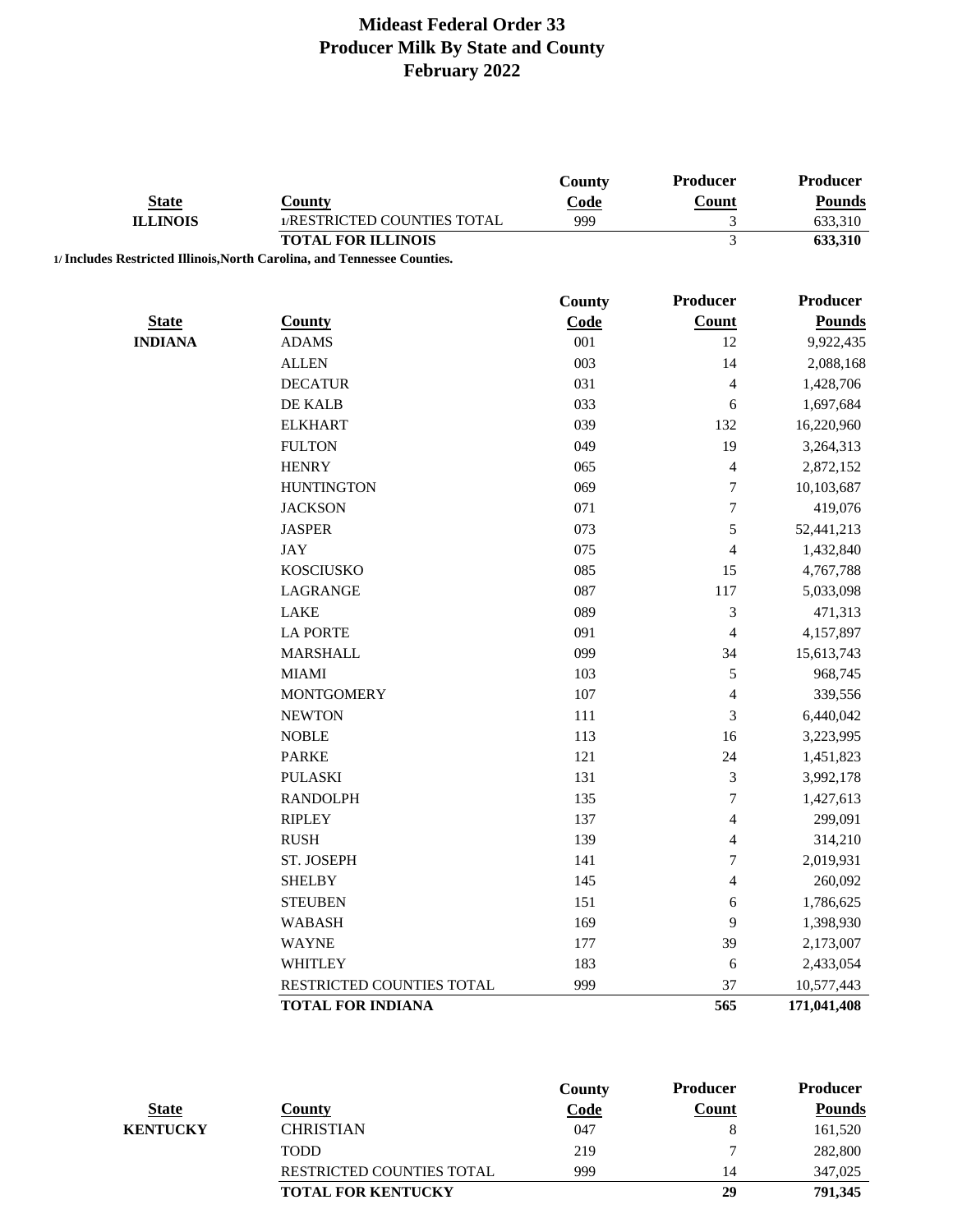|                                           |                           | County | <b>Producer</b>         | Producer        |
|-------------------------------------------|---------------------------|--------|-------------------------|-----------------|
| <b>State</b><br><b>MARYLAND</b>           | <b>County</b>             | Code   | <b>Count</b>            | <b>Pounds</b>   |
|                                           | 2/ GARRETT                | 023    | 35                      | 2,716,023       |
|                                           | <b>TOTAL FOR MARYLAND</b> |        | 35                      | 2,716,023       |
| 2/ Includes Restricted Maryland Counties. |                           |        |                         |                 |
|                                           |                           | County | Producer                | <b>Producer</b> |
| <b>State</b>                              | <b>County</b>             | Code   | <b>Count</b>            | <b>Pounds</b>   |
| <b>MICHIGAN</b>                           | <b>ALGER</b>              | 003    | 3                       | 230,352         |
|                                           | <b>ALLEGAN</b>            | 005    | 34                      | 27,424,070      |
|                                           | <b>ALPENA</b>             | 007    | 10                      | 1,353,862       |
|                                           | <b>ARENAC</b>             | 011    | 13                      | 4,927,092       |
|                                           | <b>BARRY</b>              | 015    | 19                      | 21,457,330      |
|                                           | <b>BERRIEN</b>            | 021    | 4                       | 1,951,272       |
|                                           | <b>BRANCH</b>             | 023    | 7                       | 3,829,509       |
|                                           | <b>CALHOUN</b>            | 025    | 14                      | 11,108,491      |
|                                           | <b>CHARLEVOIX</b>         | 029    | $\overline{\mathbf{4}}$ | 238,076         |
|                                           | <b>CHIPPEWA</b>           | 033    | $\overline{4}$          | 25,755          |
|                                           | <b>CLARE</b>              | 035    | 13                      | 3,844,844       |
|                                           | <b>CLINTON</b>            | 037    | 33                      | 67,755,541      |
|                                           | <b>DELTA</b>              | 041    | $\mathfrak{Z}$          | 169,412         |
|                                           | <b>EATON</b>              | 045    | 18                      | 1,326,386       |
|                                           | <b>GRATIOT</b>            | 057    | $25\,$                  | 65, 352, 835    |
|                                           | <b>HILLSDALE</b>          | 059    | 14                      | 6,044,221       |
|                                           | <b>HURON</b>              | 063    | 44                      | 54,550,829      |
|                                           | $\rm INGHAM$              | 065    | 14                      | 6,713,164       |
|                                           | <b>IONIA</b>              | 067    | 24                      | 28,845,914      |
|                                           | <b>IOSCO</b>              | 069    | 9                       | 4,121,708       |
|                                           | <b>ISABELLA</b>           | 073    | $27\,$                  | 8,342,018       |
|                                           | <b>JACKSON</b>            | 075    | $11\,$                  | 4,410,675       |
|                                           | <b>KALAMAZOO</b>          | 077    | 6                       | 13,929,680      |
|                                           | <b>KENT</b>               | 081    | 19                      | 16,294,811      |
|                                           | <b>LAPEER</b>             | 087    | 7                       | 448,230         |
|                                           | <b>LENAWEE</b>            | 091    | 16                      | 25,337,950      |
|                                           | <b>LIVINGSTON</b>         | 093    | 5                       | 3,544,498       |
|                                           | <b>MACOMB</b>             | 099    | $\sqrt{3}$              | 10,220          |
|                                           | <b>MASON</b>              | 105    | $\overline{4}$          | 1,731,661       |
|                                           | <b>MECOSTA</b>            | 107    | 13                      | 5,622,610       |
|                                           | <b>MENOMINEE</b>          | 109    | $10\,$                  | 1,725,032       |
|                                           | <b>MISSAUKEE</b>          | 113    | 29                      | 36,820,585      |
|                                           | <b>MONTCALM</b>           | 117    | $32\,$                  | 13,994,374      |
|                                           | <b>MUSKEGON</b>           | 121    | 12                      | 16,142,917      |
|                                           | NEWAYGO                   | 123    | 29                      | 14,467,670      |
|                                           | <b>OGEMAW</b>             | 129    | $25\,$                  | 10,988,385      |
|                                           | <b>OSCEOLA</b>            | 133    | 19                      | 18,826,145      |
|                                           | <b>OSCODA</b>             | 135    | $\mathfrak 3$           | 151,969         |
|                                           | <b>OTTAWA</b>             | 139    | 39                      | 47,568,017      |
|                                           | SAGINAW                   | 145    | 11                      | 3,643,648       |
|                                           | ST. CLAIR                 | 147    | $\,$ $\,$               | 1,074,771       |
|                                           | ST. JOSEPH                | 149    | 13                      | 3,334,916       |
|                                           | <b>SANILAC</b>            | 151    | 52                      | 41,346,351      |
|                                           | <b>SHIAWASSEE</b>         | 155    | $\boldsymbol{7}$        | 818,629         |
|                                           | TUSCOLA                   | 157    | 18                      | 20,145,535      |
|                                           | VAN BUREN                 | 159    | $\,8\,$                 | 17,709,453      |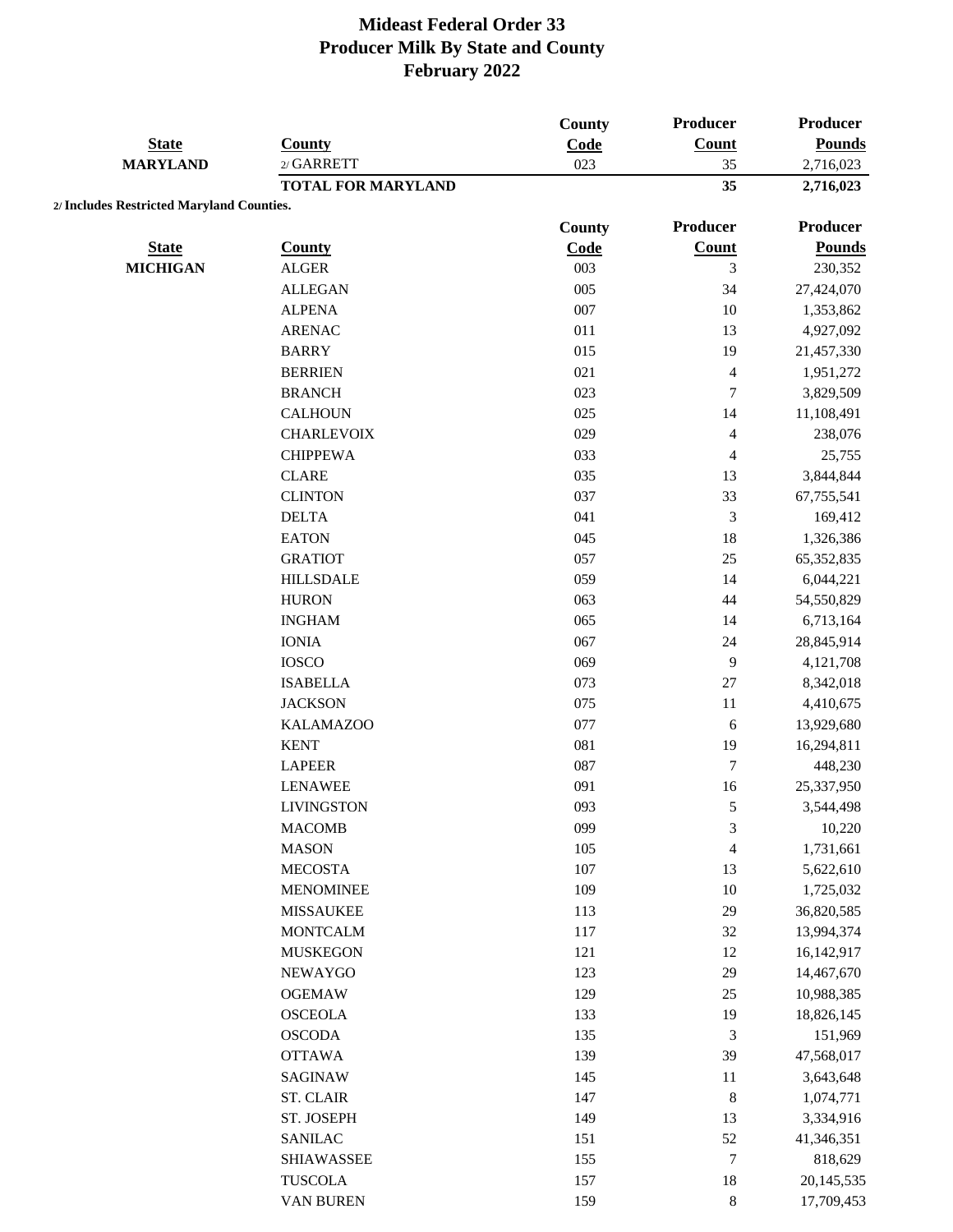|                 |                           | County |                 |                 |
|-----------------|---------------------------|--------|-----------------|-----------------|
| <b>State</b>    | <b>County</b>             | Code   | <b>Count</b>    | <b>Pounds</b>   |
| <b>MICHIGAN</b> | WASHTENAW                 | 161    | 8               | 2,658,180       |
|                 | <b>WEXFORD</b>            | 165    | 5               | 1,082,161       |
|                 | RESTRICTED COUNTIES TOTAL | 999    | 20              | 4,809,677       |
|                 | <b>TOTAL FOR MICHIGAN</b> |        | 768             | 648,251,431     |
|                 |                           | County | Producer        | <b>Producer</b> |
| <b>State</b>    | <b>County</b>             | Code   | Count           | <b>Pounds</b>   |
| <b>NEW YORK</b> | <b>CATTARAUGUS</b>        | 009    | 32              | 12,946,558      |
|                 | <b>CHAUTAUQUA</b>         | 013    | 59              | 17,527,734      |
|                 | <b>ERIE</b>               | 029    | 9               | 1,065,517       |
|                 | <b>LIVINGSTON</b>         | 051    | 4               | 631,873         |
|                 | <b>STEUBEN</b>            | 101    | 7               | 1,082,074       |
|                 | <b>WYOMING</b>            | 121    | 9               | 3,670,958       |
|                 | RESTRICTED COUNTIES TOTAL | 999    | 5               | 4,359,173       |
|                 | <b>TOTAL FOR NEW YORK</b> |        | 125             | 41,283,887      |
|                 |                           | County | <b>Producer</b> | <b>Producer</b> |
| <b>State</b>    | <b>County</b>             | Code   | <b>Count</b>    | <b>Pounds</b>   |
| <b>OHIO</b>     | <b>ADAMS</b>              | 001    | 8               | 409,507         |
|                 | <b>ALLEN</b>              | 003    | 3               | 571,074         |
|                 | <b>ASHLAND</b>            | 005    | 29              | 14,242,413      |
|                 | <b>ASHTABULA</b>          | 007    | 14              | 5,987,072       |
|                 | <b>ATHENS</b>             | 009    | 3               | 133,551         |
|                 | <b>AUGLAIZE</b>           | 011    | 27              | 4,254,158       |
|                 | <b>BELMONT</b>            | 013    | 7               | 689,666         |
|                 | <b>BROWN</b>              | 015    | 6               | 546,963         |
|                 | CARROLL                   | 019    | 15              | 1,375,055       |
|                 | <b>CHAMPAIGN</b>          | 021    | 6               | 423,078         |
|                 | <b>CLARK</b>              | 023    | 4               | 6,845,062       |
|                 | <b>CLINTON</b>            | 027    | 3               | 184,002         |
|                 | <b>COLUMBIANA</b>         | 029    | 53              | 12,345,517      |
|                 | <b>COSHOCTON</b>          | 031    | $20\,$          | 3,301,562       |
|                 | <b>CRAWFORD</b>           | 033    | 7               | 2,206,732       |
|                 | <b>DARKE</b>              | 037    | $24\,$          | 6,570,880       |
|                 | <b>DEFIANCE</b>           | 039    | 6               | 7,454,681       |
|                 | <b>DELAWARE</b>           | 041    | 3               | 164,447         |
|                 | <b>FAYETTE</b>            | 047    | 4               | 983,221         |
|                 | <b>FULTON</b>             | 051    | 4               | 3,376,466       |
|                 | <b>GEAUGA</b>             | 055    | 32              | 3,169,204       |
|                 | <b>GREENE</b>             | 057    | 3               | 1,040,751       |
|                 | <b>HANCOCK</b>            | 063    | 3               | 838,214         |
|                 | <b>HARDIN</b>             | 065    | 7               | 12,078,265      |
|                 | <b>HARRISON</b>           | 067    | 3               | 321,855         |
|                 | <b>HENRY</b>              | 069    | 5               | 4,348,542       |
|                 | <b>HIGHLAND</b>           | 071    | 17              | 1,835,256       |
|                 | <b>HOLMES</b>             | 075    | 104             | 11,852,994      |
|                 | <b>HURON</b>              | 077    | 38              | 6,170,080       |
|                 | <b>JEFFERSON</b>          | 081    | 5               | 438,725         |
|                 | <b>KNOX</b>               | 083    | 15              | 6,417,128       |
|                 | <b>LICKING</b>            | 089    | $\sqrt{6}$      | 7,910,267       |
|                 | <b>LOGAN</b>              | 091    | $20\,$          | 3,307,605       |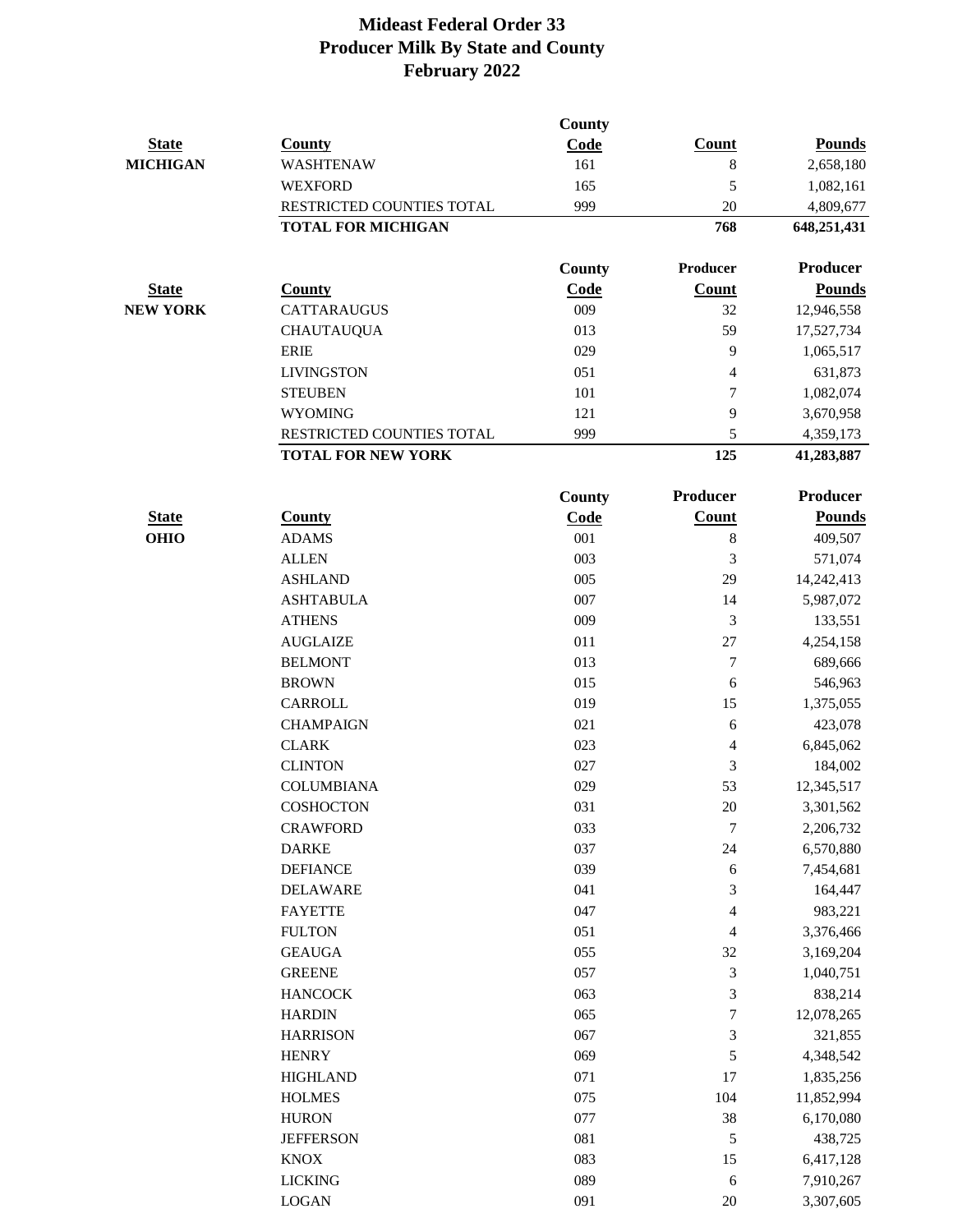|                     |                           | County        | Producer                 | Producer        |
|---------------------|---------------------------|---------------|--------------------------|-----------------|
| <b>State</b>        | <b>County</b>             | Code          | <b>Count</b>             | <b>Pounds</b>   |
| <b>OHIO</b>         | <b>LORAIN</b>             | 093           | $\,$ 8 $\,$              | 1,140,976       |
|                     | <b>MADISON</b>            | 097           | 6                        | 9,103,220       |
|                     | <b>MAHONING</b>           | 099           | 21                       | 7,821,664       |
|                     | <b>MEDINA</b>             | 103           | 10                       | 2,568,509       |
|                     | <b>MEIGS</b>              | 105           | 3                        | 359,047         |
|                     | <b>MERCER</b>             | 107           | 62                       | 19,722,791      |
|                     | <b>MIAMI</b>              | 109           | 5                        | 288,141         |
|                     | <b>MONROE</b>             | 111           | 6                        | 646,493         |
|                     | <b>MORGAN</b>             | 115           | 5                        | 604,849         |
|                     | <b>MORROW</b>             | 117           | $\overline{\mathcal{L}}$ | 2,324,778       |
|                     | <b>MUSKINGUM</b>          | 119           | 8                        | 1,005,451       |
|                     | <b>PAULDING</b>           | 125           | 5                        | 19,182,357      |
|                     | <b>PICKAWAY</b>           | 129           | 6                        | 1,828,935       |
|                     | <b>PORTAGE</b>            | 133           | 6                        | 2,598,494       |
|                     | <b>PREBLE</b>             | 135           | 6                        | 775,340         |
|                     | <b>PUTNAM</b>             | 137           | 8                        | 4,353,056       |
|                     | <b>RICHLAND</b>           | 139           | 88                       | 10,535,315      |
|                     | <b>ROSS</b>               | 141           | 8                        | 843,934         |
|                     | <b>SANDUSKY</b>           | 143           | 6                        | 337,620         |
|                     | <b>SHELBY</b>             | 149           | 26                       | 4,695,498       |
|                     | <b>STARK</b>              | 151           | 41                       | 12,028,645      |
|                     | <b>TRUMBULL</b>           | 155           | 16                       | 2,886,109       |
|                     | TUSCAWARAS                | 157           | 102                      | 16,921,563      |
|                     | <b>UNION</b>              | 159           | 5                        | 656,726         |
|                     | VAN WERT                  | 161           | $\boldsymbol{7}$         | 5,762,007       |
|                     | <b>WASHINGTON</b>         | 167           | 10                       | 1,798,028       |
|                     | <b>WAYNE</b>              | 169           | 143                      | 40,695,707      |
|                     | <b>WILLIAMS</b>           | 171           | 3                        | 7,794,249       |
|                     | <b>WOOD</b>               | 173           | 3                        | 7,095,677       |
|                     | <b>WYANDOT</b>            | 175           | 3                        | 510,459         |
|                     | RESTRICTED COUNTIES TOTAL | 999           | 22                       | 15,031,093      |
|                     | <b>TOTAL FOR OHIO</b>     |               | 1,156                    | 333,710,724     |
|                     |                           | <b>County</b> | Producer                 | <b>Producer</b> |
| <b>State</b>        | <b>County</b>             | Code          | <b>Count</b>             | <b>Pounds</b>   |
| <b>PENNSYLVANIA</b> | <b>ARMSTRONG</b>          | 005           | 16                       | 2,319,193       |
|                     | <b>BEAVER</b>             | 007           | 14                       | 676,615         |
|                     | <b>BERKS</b>              | 011           | 3                        | 15,143          |
|                     | <b>BLAIR</b>              | 013           | 4                        | 670,923         |
|                     | <b>BRADFORD</b>           | 015           | $\overline{4}$           | 706,495         |
|                     | <b>BUTLER</b>             | 019           | $22\,$                   | 3,218,328       |
|                     | <b>CAMBRIA</b>            | 021           | 6                        | 1,494,546       |
|                     | <b>CENTRE</b>             | 027           | 9                        | 737,147         |
|                     | <b>CHESTER</b>            | 029           | 10                       | 115,156         |
|                     | <b>CLARION</b>            | 031           | 12                       | 1,819,080       |
|                     | <b>CLEARFIELD</b>         | 033           | 9                        | 936,903         |
|                     | <b>CLINTON</b>            | 035           | 15                       | 278,251         |
|                     | <b>COLUMBIA</b>           | 037           | 10                       | 336,172         |
|                     | <b>CRAWFORD</b>           | 039           | 71                       | 15,626,839      |
|                     | ${\rm ELK}$               | 047           | $\boldsymbol{7}$         | 405,996         |

ERIE 049 29 3,347,831